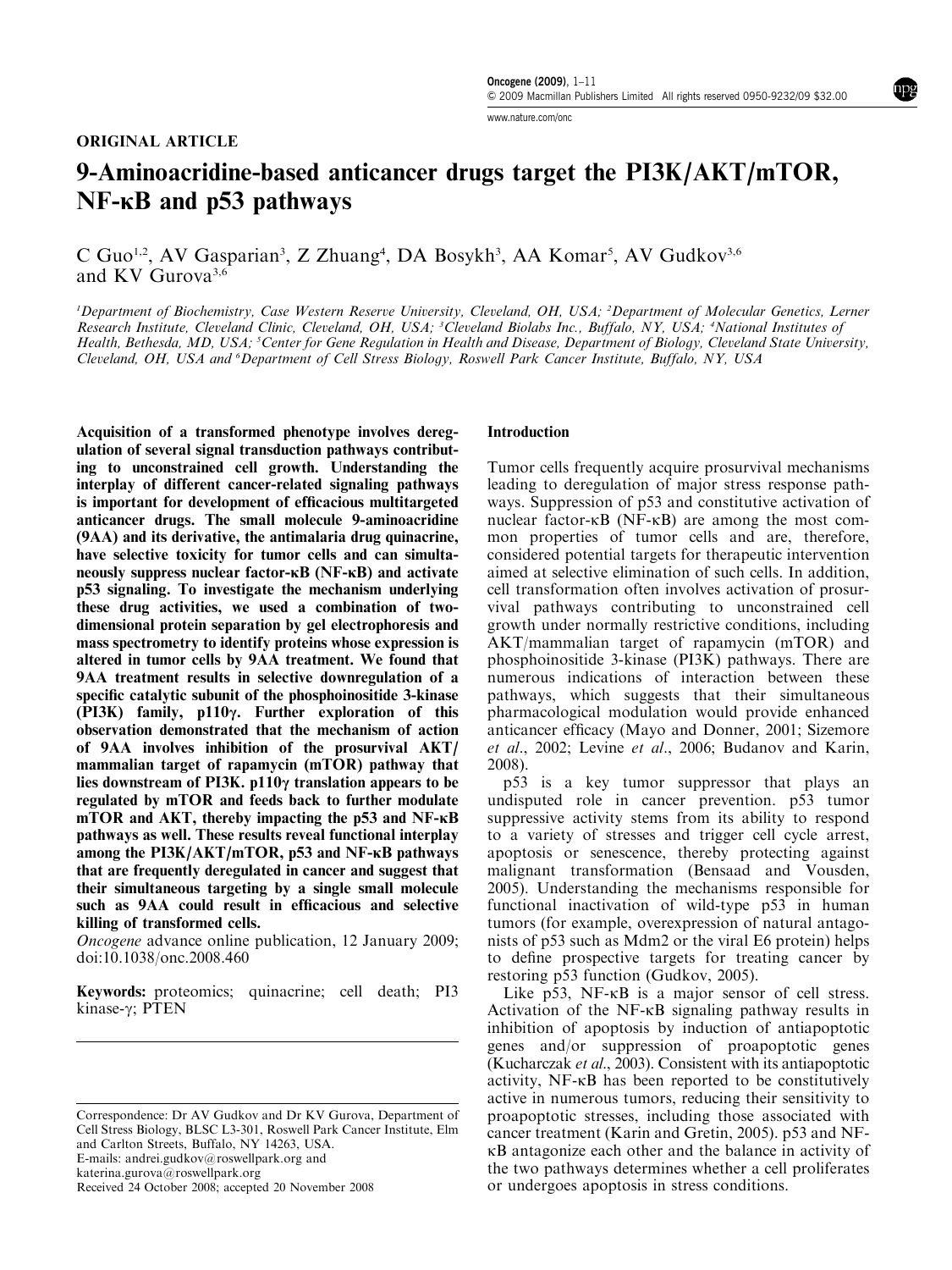We have identified a group of structurally related compounds, derivatives of 9-aminoacridine (9AA), which can simultaneously activate p53 and inhibit NFkB in tumor cells and have anticancer effects in vitro and in vivo [\(Gurova](#page-10-0) et al., 2005). The antimalarial drug quinacrine belongs to this group and is currently in clinical trials for the novel application of cancer treatment. We have shown that NF-kB activation can attenuate p53 activity in tumor cells with wild-type p53. However, the details of the molecular mechanisms underlying 9AA activity and the NF-kB-p53 interrelationship remained undefined.

In this study, we investigated these mechanisms by comparing protein expression in tumor cells before and after 9AA treatment, hypothesizing that differentially expressed proteins would be candidate mediators of the effect of 9AA on p53 or NF-kB signaling. Interestingly, we found that expression of a catalytic subunit of PI3Ks, p110 $\gamma$ , was downregulated in two different tumor cell lines following 9AA treatment. By following this lead, we have identified events occurring upstream and downstream of  $p110\gamma$  downregulation. Reduction in p110 $\gamma$  appeared to be a part of suppression of AKT/ mTOR pathway by 9AA. Thus, inhibition of mTOR seems to be the most upstream in the chain of events triggered by 9AA that results in simultaneous deregulation of several interplaying pathways such as p53 and NF-kB that are frequently deregulated in cancer. The impact of 9AA on these three interwoven pathways provides strong support for the potential of this compound and its derivatives as anticancer therapeutics.

# Results

# $P110\gamma$  expression is decreased in tumor cells treated with 9AA

9AA is a potent inhibitor of NF- $\kappa$ B and inducer of p53 activity in tumor cells ([Gurova](#page-10-0) et al., 2005). 9AA and the related drug quinacrine are toxic to many different tumor cell types in vitro and in vivo ([Gurova](#page-10-0) et al., 2005). To identify potential mechanisms responsible for the antitumor activity of 9AA as well as its ability to induce p53 and inhibit NF-kB, we compared global protein expression profiles in tumor cells before and after treatment with 9AA. We used two RCC cell lines, RCC45 and RCC54, in which 9AA treatment causes p53 activation and NF-kB inhibition [\(Gurova](#page-10-0) et al., 2005). Cells were left untreated or treated with  $10 \mu M$  9AA for 24 h. Importantly, cell lysates for proteomic analysis were collected before any signs of 9AA-induced toxicity appeared (after 48 h) to eliminate effects related to the process of cell death. Proteins in the lysates were separated by 2D gel electrophoresis and the pattern of protein spots was compared between 9AA-treated and untreated samples. Protein spots that displayed consistent differential expression between the treated and untreated groups with statistically significant values by t-test  $(P<0.05)$  were identified using 2D gel software (Proteomweaver; Definiens, Munich, Germany). Fifteen proteins that were most significantly affected by 9AA

treatment in both the RCC45 and RCC54 cell lines (seven upregulated and eight downregulated) were isolated from gels and identified by MS (Tables 1 and 2). The protein showing the greatest fold change upon 9AA treatment in both cell lines was  $p110\gamma$ , one of the catalytic subunits of PI3K. Notably, among the signaling pathways regulated by members of the PI3K family are important prosurvival pathways, including those controlled by the AKT/PKB and FRAP/mTOR kinases. AKT/PKB is involved in a complex crosstalk with the NF-kB and p53 pathways (Ozes et al[., 1999;](#page-10-0) Mayo et al., 2002; Jeong et al[., 2005](#page-10-0)). Therefore, we chose to investigate  $p110\gamma$  further as a promising candidate for mediating the effects of 9AA on tumor cells, in particular its effects on the p53 and NF-kB pathways.

First, to confirm the results of the proteomics analysis, we analysed the effect of  $9AA$  on  $p110\gamma$ protein levels in independent experiments on several other tumor cell lines (HT1080, HCT116) by western blotting (Figure 1a and data not shown). The results confirmed that 9AA treatment results in downregulation of p110 $\gamma$  levels. In addition, whereas p110 $\gamma$  expression

Table 1 A list of up-regulated proteins in RCC45 and RCC54 cells treated with 9AA

| Gene name                                           | Fold of change<br>in $RCC45$<br>(9AA control) | Fold of change<br>in $RCC54$<br>(9AA control) |
|-----------------------------------------------------|-----------------------------------------------|-----------------------------------------------|
| Proteasome activaotor complex<br>subunit 2          | 2.9                                           | 1.6                                           |
| Cathepsin B(CTSB) Annexin A1                        | 3.1                                           | 3.1                                           |
| Adeninephosphonbosyltranferse<br>(APRT)             | 2.6                                           | 1.7                                           |
| Ubiquitin-conjugating enzyme<br>E2N (UBE2N)         | 2.2                                           | 1.8                                           |
| Proteasome subunit beta type<br>$6$ (PSMB $6$ )     | 1.6                                           | 2.4                                           |
| Ubiquitin carboxyl-terminal<br>hydrolase isozyme L1 | 1.7                                           | 2.2                                           |
| ATP synthase D chain,<br>mitochondrial (ATP5H)      | 1.4                                           | 2.5                                           |

Table 2 A list of down-regulated proteins in RCC45 and RCC54 cells treated with 9AA

| Gene name                                                                                        | Fold of<br>change in<br>RCC45<br>(control)<br>9AA) | Fold of<br>change in<br>RCC54<br>(control)<br>9AA) |
|--------------------------------------------------------------------------------------------------|----------------------------------------------------|----------------------------------------------------|
| Vascular endothelia growth factor<br>receptor 3(FLT4)                                            | 3.8                                                | 1.8                                                |
| Fucose-1-phosphate guanyly-<br>transferase (GFPP)                                                | 1.3                                                | 2.9                                                |
| Lysyl-oxidase-like 4(LOXC)                                                                       | 2.2                                                | 2.2                                                |
| Calcipression 3                                                                                  | 1.6                                                | 4.2                                                |
| Tropomysin 1 alpha chain (TPM1)                                                                  | 2.0                                                | 3.7                                                |
| Isophentenyl-diphosphate delta<br>isomerase 1(IDI1)                                              | 2.6                                                | 3.2                                                |
| Cargo selection protein<br>TIP47(M6PRBP1)                                                        | 1.4                                                | 3.6                                                |
| Phosphatidylinositol 4,5-bispho-<br>sphate 3-kinase catalytic subunit,<br>gamma isoform (PIK3CG) | 10                                                 | 4.2                                                |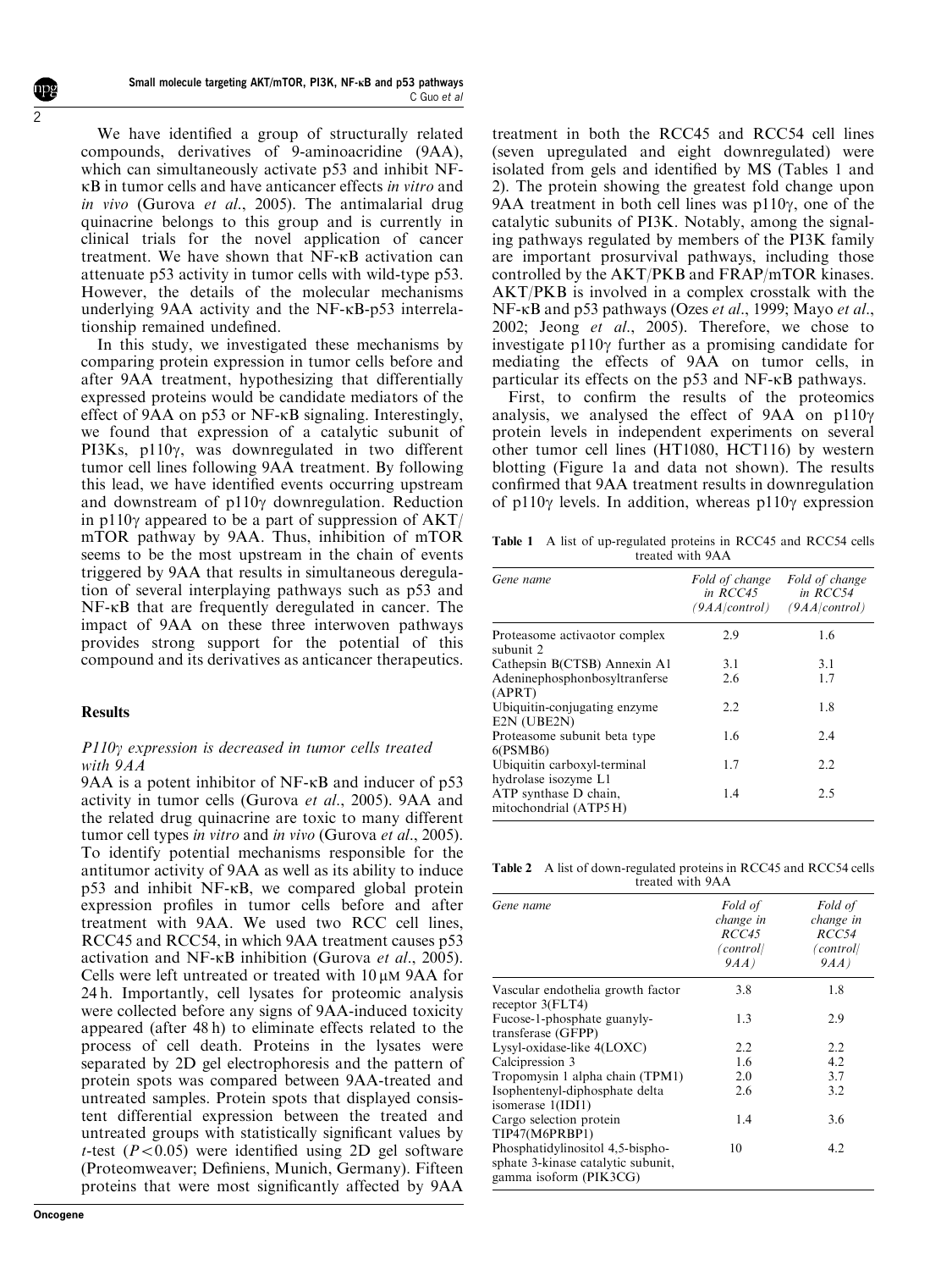<span id="page-2-0"></span>was previously shown to be limited to cells of hematological origin (Camps et al[., 2005;](#page-9-0) [Rommel](#page-10-0) *et al.*, 2007), we found that p110 $\gamma$  is expressed in tumor cell lines of various origins, including RCC, fibrosarcoma (HT1080), colon carcinoma (HCT116). We tested different 9AA doses and lengths of treatment and observed downregulation of  $p110\gamma$  expression as early as  $4-8$  h after treatment with at least  $5 \mu M$  9AA (Figure 1) and data not shown).

Next, we sought to determine whether 9AA affects  $p110y$  at the mRNA or protein level and whether this effect is specific for  $p110\gamma$  versus other PI3K catalytic subunits. We used reverse transcriptase (RT)–PCR and microarray hybridization to quantify mRNA transcript levels for  $p110\gamma$  and other catalytic subunits in RCC45 and RCC54 cells before and after 9AA treatment. We found no changes in mRNA levels for any of the tested subunits, including p110 $\gamma$  (Figure 1b; Table 3). Moreover, there was no change in the protein level of one of the most abundant PI3K catalytic subunits, p110 $\alpha$ , upon treatment of RCC45 cells with 9AA [\(Figure 2a\)](#page-3-0). Taken together, these data indicate that 9AA treatment specifically affects  $p110\gamma$  expression at the protein level.



Figure 1  $P110\gamma$  protein expression is suppressed in tumor cells treated with 9-aminoacridine (9AA). (a) Western blotting of renal cell carcinoma 45 (RCC45; top) and HT1080 (bottom) cells treated with  $10 \mu M$  9AA for the indicated periods of time. (b) Reverse transcriptase (RT)–PCR analysis of p110 $\gamma$  mRNA expression in RCC45 and RCC54 cells treated for 24 h with the indicated concentrations of 9AA.

## 9AA inhibits AKT/mTOR activity

To determine whether 9AA treatment affects phosphorylation-dependent activation of AKT, we treated RCC45 cells with  $10 \mu M$  9AA, a dose shown to reduce  $p110\gamma$  levels. After various times of treatment (30 min to 24 h), we assessed the level of phospho-AKT and total AKT protein by immunoblotting with specific antibodies [\(Figure 2a](#page-3-0)). As might be expected because activation of AKT is known to require PI3K activity, we observed a decrease in AKT phosphorylation upon 9AA treatment, whereas the total level of AKT protein remained unchanged. However, two aspects of the data argue against the possibility of 9AA-mediated downregulation of  $p110\gamma$  leading to reduced AKT activation. First, the decrease in AKT phosphorylation was observed earlier than the decrease in  $p110\gamma$  levels. Second, 9AA treatment affected phosphorylation of AKT at Ser<sup>473</sup> but not at Thr<sup>308</sup>. These results suggest that inhibition of AKT activation by 9AA is not because of reduced  $p110\gamma$  levels. This unexpected finding led us to consider other potential explanations for the observed  $9AA$ -dependent inhibition of AKT Ser<sup>473</sup> phosphorylation. Although phosphoinositide-dependent kinase kinases have been reported to phosphorylate AKT at Thr308, it was recently shown that the kinase critical for Ser<sup>473</sup> phosphorylation is actually mTOR ([Sarbassov](#page-10-0) et al.,  $2005$ ). At the same time, mTOR is a target for AKT kinase activity, creating a positive feedback loop that serves as a signal amplifying circuit.

As 9AA treatment specifically affected phosphorylation of AKT Ser<sup>473</sup>, we investigated whether the kinase activity of mTOR is inhibited by 9AA. We immunoprecipitated mTOR from untreated and 9AA-treated RCC45 cells and used the precipitated protein for in vitro kinase reactions with recombinant 4EBP1 as a substrate. In vitro phosphorylated 4EBP1 was detected by immunoblotting with a phospho-specific antibody. As shown in [Figure 2b](#page-3-0), 9AA treatment resulted in reduced phosphorylation of 4EBP1, indicating reduced mTOR kinase activity. To confirm this finding, we looked at the phosphorylation status of two endogenous proteins that are substrates of mTOR kinase activity, 4EBP and p70S6K. Through western blotting with phospho-specific antibodies, we demonstrated that phosphorylation of both of these substrates is reduced in 9AA-treated cells as compared to untreated cells [\(Figure 2c\)](#page-3-0). These data demonstrate that 9AA treatment of tumor cells leads to a decrease in mTOR kinase activity and suggests that this then leads to reduced AKT activation. Downregulation of  $p110\gamma$  does not

Table 3 Relative mRNA expression levels for p110 $\gamma$  (PIK3CG) and other PI3 K catalytic subunit family members in RCC45 and RCC54 cells left untreated (control) or treated with either  $2 \mu M$  or  $10 \mu M$  9AA for 24 h

| Symbol | $RCC54$ 2 $\mu$ M/control | $RCC54$ 10 $\mu$ M/control | $RCC45$ 2 $\mu$ M/control | $RCC45$ 10 $\mu$ M/control |
|--------|---------------------------|----------------------------|---------------------------|----------------------------|
| PIK3CG | 1.04                      | 00.1                       | 1.07                      | 1.03                       |
| PIK3CA | 00.1                      | 1.18                       | 0.97                      | 1.04                       |
| PIK3CB | 1.04                      | .06                        | 1.01                      | 0.96                       |
| PIK3CD | 0.92                      | 0.96                       | 0.88                      | 1.20                       |

Transcript levels were quantified by the average signal of hybridization the whole array (Details in [Gurova](#page-10-0) et al., 2005).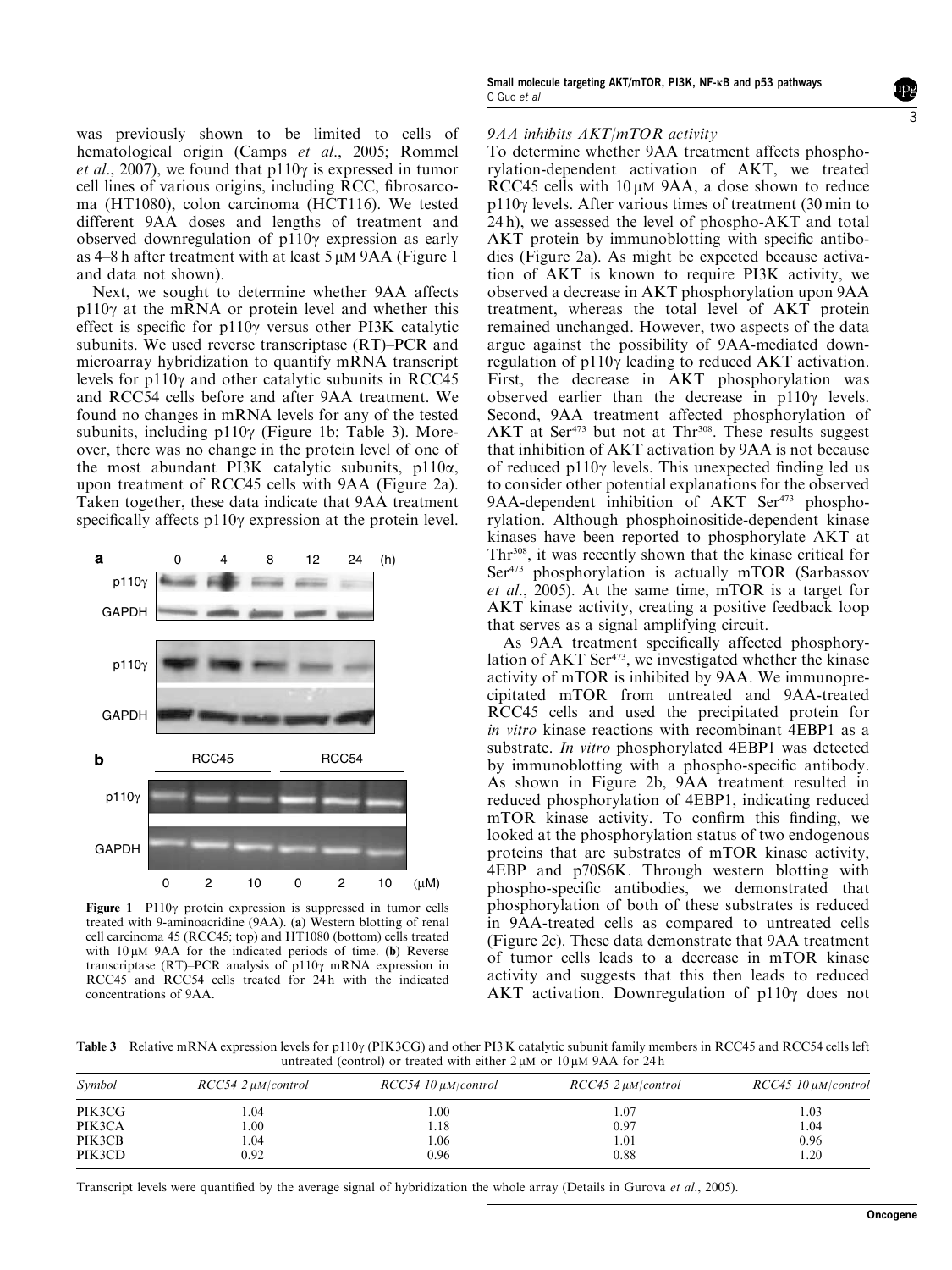



Figure 2 9-Aminoacridine (9AA) treatment suppresses the activity of AKT and mammalian target of rapamycin (mTOR) in tumor cells. (a) Western blotting of lysates from renal cell carcinoma 45 (RCC45) cells treated with 10 mM 9AA for the indicated periods of time. (b) In vitro kinase assay testing the activity of mTOR protein. RCC45 cells left untreated or treated with  $10 \mu M$  9AA. The cell lysates were immuoprecipitated using mTOR-specific antibody. Immunoprecipitated products were used for in vitro kinase assay using recombinant eIF4E-binding protein (4EBP) as a substrate. Phosphorylation of 4EBP1 was examined by western blotting using phosphor-specific antibody. The antibodies used for immunoprecipitation (IP) and immunoblotting (IB) are indicated. The bottom panel is a western blotting showing total 4EBP levels in the input lysates before in vitro kinase assay. (c) Western blotting of lysates from HCT116 cells treated with different concentrations of 9AA for 24 h. Phospho-specific antibodies were used to assess phosphorylation of endogenous 4EBP1 and p70 ribosomal S6 kinase (p70S6K).

appear to be involved in modulation of the AKT/mTOR pathway by 9AA because it occurs at later time points (Figure 2a).

# $p110\gamma$  downregulation is a consequence of mTOR inhibition

mTOR regulates a large number of cellular processes, but its best characterized function is regulation of translation ([Gingras](#page-9-0) et al., 2004). Our finding that 9AA inhibits mTOR activity led us to hypothesize that the reduction in  $p110\gamma$  levels observed in cells treated with 9AA might be because of inefficient mTORdependent translation of p110g. To test this possibility, we looked at whether  $p110\gamma$  protein levels were affected by inhibition of mTOR by means other than 9AA treatment. Rapamycin is a specific chemical inhibitor of mTOR complex 1, which is involved in the regulation of translation [\(Huang](#page-10-0) et al., 2003). Treatment of HT1080 cells with rapamycin reduced  $p110\gamma$  levels, indicating that  $p110\gamma$  is translated through an mTOR-dependent mechanism ([Figure 3a](#page-4-0)). In contrast, p110a levels were not affected by rapamycin treatment. Phosphorylation of endogenous 4EBP1 was monitored to confirm that rapamycin indeed blocked mTOR activity in this experiment. Our finding that the effect of rapamycin treatment on  $p110\gamma$  and  $p110\alpha$  levels mirrored that of 9AA treatment supports our hypothesis that inhibition of mTOR leads to downregulation of  $p110\gamma$  in 9AA-

**Oncogene**

<span id="page-3-0"></span>4

treated cells. As mTOR is a substrate for phosphorylation by AKT, we used several strategies of AKT inhibition to indirectly inhibit mTOR and assess its role in p110 $\gamma$  regulation. First, we tested the effect of a kinase deficient AKT mutant (E299K) that acts as a dominant inhibitor of AKT by titrating away AKT targets. Overexpression of this mutant in 293T cells led to reduction of  $p110y$  levels, similar to 9AA treatment (Figure 3b). PTEN is a lipid phosphatase whose activity opposes that of PI3K. By converting PIP3 to PIP2, PTEN inhibits AKT activity, which is translated then into inhibition of mTOR activity. Overexpression of the PTEN cDNA in RCC45 cells also led to decreased  $p110\gamma$  protein levels ([Figure 3c\)](#page-4-0). Use of a chemical inhibitor of the PI3K pathway, Ly294002, had similar consequences—downregulation of  $p110\gamma$  protein expression ([Figure 3d](#page-4-0)). Taken together, these data indicate that  $p110\gamma$  levels are reduced in cells treated with  $9AA$ because of 9AA-mediated inhibition of AKT/mTOR activity.

To test whether 9AA inhibits only mTOR-dependent translation or translation in general, we compared the effect of 9AA on protein synthesis with that of cycloheximide, a general inhibitor of translation that acts by interrupting translation elongation within the ribosome. Incorporation of [35]S-methionine/cysteine was compared between control, cycloheximide-treated and 9AA-treated HT1080 cells [\(Figure 4\)](#page-4-0). In 9AA-treated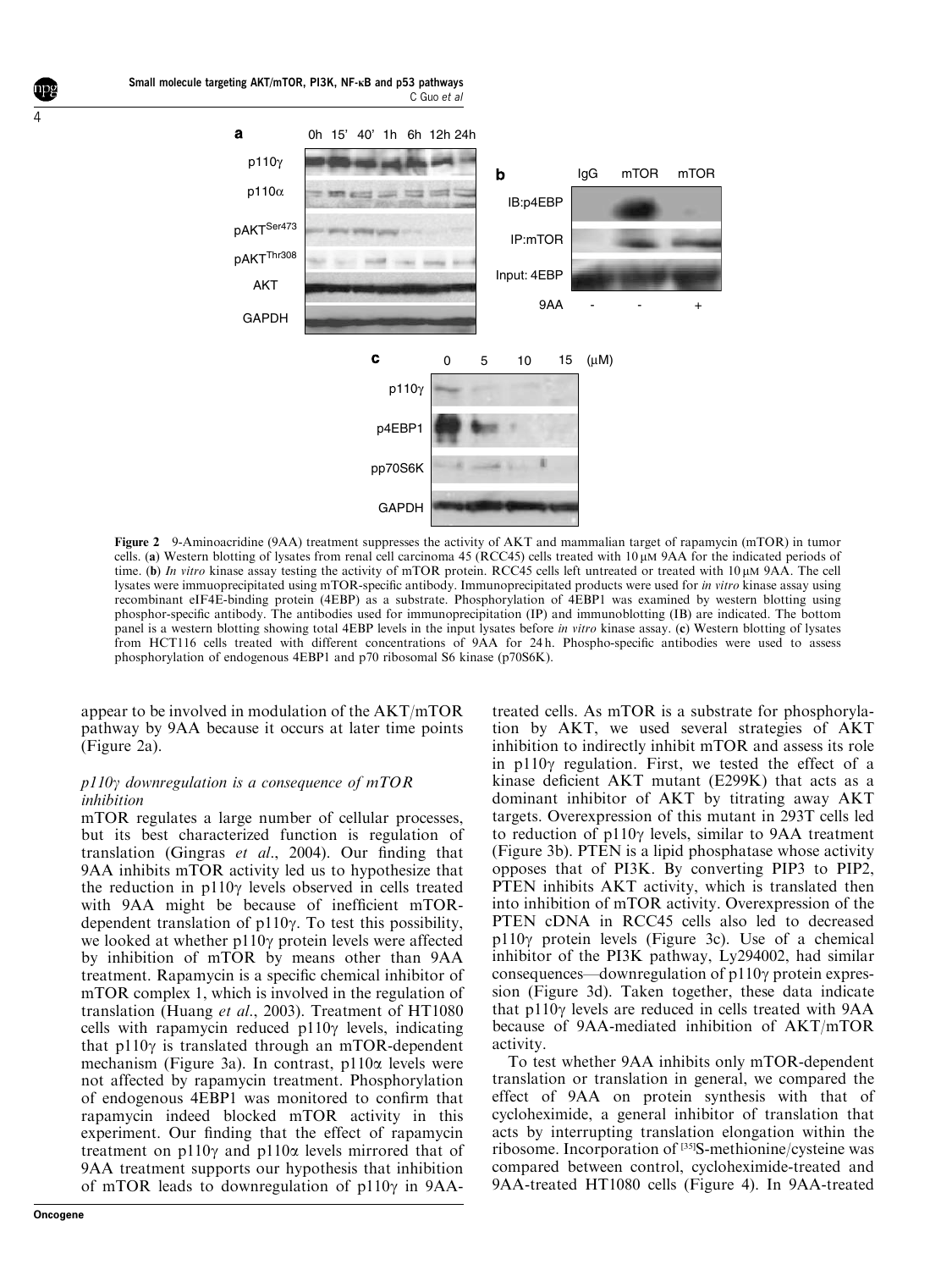Small molecule targeting AKT/mTOR, PI3K, NF-KB and p53 pathways C Guo et al

<span id="page-4-0"></span>a 0 4 8 12 (h) p110γ b C AKT E299K p110γ p110α p4EBP1 GAPDH GAPDH C PTEN d 0 5 10 15 20 (µM) p110γ p110γ PTEN **GAPDH GAPDH** 

Figure 3 Inhibition of different members of the phosphoinositide 3-kinase (PI3K)/AKT/mammalian target of rapamycin (mTOR) pathway leads to the decreased expression of p110 $\gamma$ . (a) Western blotting of lysates from HT1080 cells treated with 1  $\mu$ M of the mTOR inhibitor rapamycin for the indicated periods of time. (b) Western blotting of lysates from 293 cells expressing SV-40 T-antigen (293T) transfected with empty vector (C), wild-type AKT or dominant-negative kinase dead AKT mutant (E299K). (c) Western blotting of lysates from renal cell carcinoma 45 (RCC45) cells transduced with empty vector (C) or a phosphatase and tensin homolog (PTEN) expression construct. (d) Western blotting of lysates from RCC45 cells treated with different concentrations of the PI3K inhibitor Ly294002.



 $\mathbf c$ 

Figure 4 9-Aminoacridine(9AA) inhibits translation in HT1080 cells, but to a lesser extent than cycloheximide (CHX). HT1080 cells were incubated in cysteine/methionine-free medium for 0.5 h. [35]S-labeled methionine and cysteine were then added and cells were treated with 9AA or CHX for the indicated amounts of time. Incorporation of [35]S-labeled amino acids into cellular proteins was assessed by trichloro-acetic acid (TCA) precipitation of proteins and scintillation counting.

cells, [35]S-Met incorporation was reduced 40–50% as compared to control cells. Under the same conditions, cycloheximide treatment resulted in more than 90% inhibition of protein synthesis. Even the highest dose of 9AA,  $20 \mu M$ , which caused complete death of all cells tested after longer times of incubation, did not completely inhibit translation, but only reduced it to 54% of control, an effect comparable to that of the mTOR inhibitor rapamycin (Terada et al., 1994). This experiment demonstrated that 9AA affects translation to a similar extent as a known inhibitor of mTOR.

On the basis of these data, we conclude that 9AA is an inhibitor of AKT/mTOR activity. The effect of 9AA on mTOR leads to reduced translation of mTOR-dependent proteins and reduction of  $p110y$  level.

## Interplay between the  $p53$ , NF- $\kappa$ B and PI3K/AKT/ mTOR pathways in tumor cells treated with 9AA

We have demonstrated that 9AA modulates the activity of several key signaling pathways in tumor cells, the p53, NF-kB and PI3K/AKT/mTOR pathways. From both the literature and our own studies, it is clear that these signaling pathways influence each other's activity and that the outcome of their activation depends upon the cell type and the stimulus used [\(Levine](#page-10-0) et al., 2006). As activation of p53 has been shown to inhibit mTOR (Feng et al[., 2005\)](#page-9-0), we compared the effect of 9AA on the  $PI3K/AKT/mTOR$  pathway in the presence or absence of wild-type p53. shRNA was used to knockdown expression of endogenous wild-type p53 in RCC45 cells. There was no difference in the reduction in p110 $\gamma$  protein levels and AKT Ser<sup>473</sup> phosphorylation in 9AA-treated RCC45 cells expressing either shRNA against p53 or shRNA against green fluorescence protein (GFP) as a control [\(Figure 5](#page-5-0)). Therefore, p53 does not mediate inhibition of AKT or downregulation of  $p110y$  in tumor cells treated with 9AA.

 $AKT$  is a known regulator of both p53 and NF- $\kappa$ B activity. AKT phosphorylates Ser<sup>536</sup> of the p65 subunit of NF-kB, thereby stimulating NF-kB transcriptional activity ([Sizemore](#page-10-0) et al., 2002). In addition, AKT phosphorylates Hdm2 on Ser<sup>166</sup> (Mayo et al., 2002). Phosphorylated Hdm2 shuttles p53 from the nucleus to the cytoplasm and induces p53 degradation. In this way, AKT acts to suppress p53 activity. We tested whether 9AA treatment affected these AKT-dependent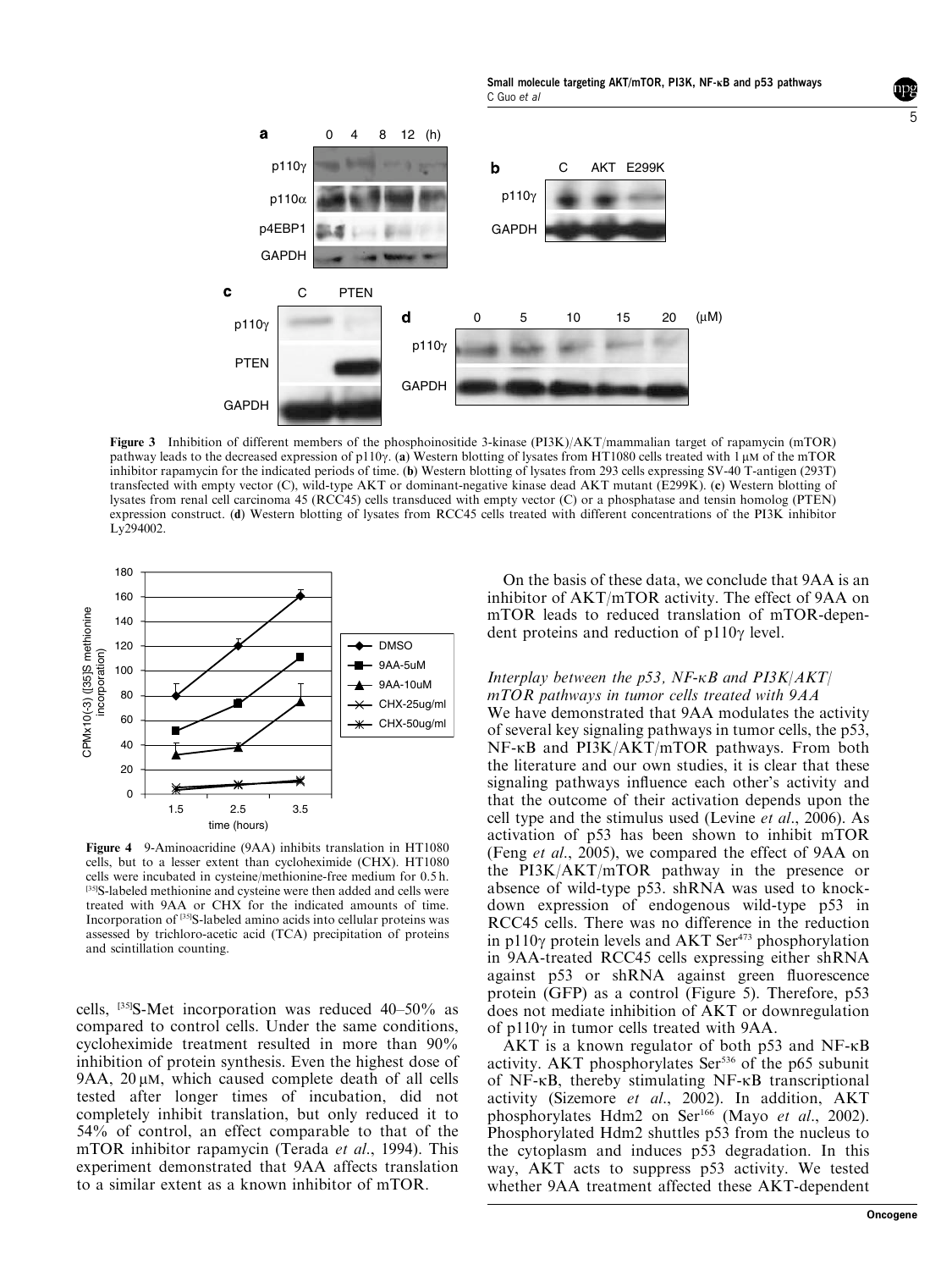<span id="page-5-0"></span>phosphorylation events in tumor cells and confirmed our previous finding ([Gurova](#page-10-0) et al., 2005) that 9AA inhibits phosphorylation of Ser<sup>536</sup> of p65 (Figure 6a). Moreover, although 9AA treatment results in an initial increase in total Hdm2 protein because of transcriptional activation through p53, this newly synthesized Hdm2 does not become phosphorylated at Ser<sup>166</sup> as shown by the slight decrease, rather than an increase, in the level of phosphorylated Hdm2 over time (Figure 6b). Thus, the effects of 9AA on p65 and Hdm2 are similar to the effects caused by  $AKT$  inhibition, which suggests that 9AA affects p53 and NF- $\kappa$ B activity at least partially through inhibition of AKT.

We also tested whether modulation of  $p110\gamma$  levels in RCC cells had any added effect on modulation of p53 and NF-kB mediated by AKT. We designed and cloned an shRNA against p110g into a lentiviral vector [\(Figure 7a](#page-6-0)). This vector and a control vector were used to transduce RCC45 cells carrying p53- and NF-κBdependent reporter constructs. Reporter activity was measured 48 h posttransduction and showed that the effect of downregulation of  $p110\gamma$  expression on p53 and NF-kB activity mirrors that of AKT inhibition. As compared to shE6 transduced control cells, cells with



Figure 5 9-Aminoacridine (9AA) treatment downregulates p110 $\gamma$ protein levels in tumor cells independently of p53 status. Renal cell carcinoma 45 (RCC45) cells transduced with lentivector expressing short-hairpin RNA (shRNA) against either p53 or green fluorescence protein (GFP) were left untreated or treated with  $10 \mu M$  9AA for 24 h. Cell lysates were then prepared and used for western blotting with the indicated antibodies.

reduced p110g displayed decreased NF-kB reporter activity and elevated p53 reporter activity ([Figure 7c](#page-6-0) [and d](#page-6-0)). Moreover, in contrast to control cells, RCC45 cells transduced with shRNA to p110 $\gamma$  did not form colonies in a colony assay [\(Figure 7b\)](#page-6-0). This effect was independent of p53 status (tested with shRNA against p53), demonstrating that  $p110\gamma$  is an independent survival factor for these cells. Finally, to determine whether overexpression of  $p110y$  can confer resistance to the toxic effect of 9AA on tumor cells, we ectopically expressed the p110 $\gamma$  cDNA in RCC45 cells ([Figure 8a\)](#page-6-0) and compared survival of cells with normal and elevated levels of  $p110\gamma$  following 9AA treatment. As shown in [Figure 8](#page-6-0), overexpression of  $p110\gamma$  protects cells from the toxic effect of 9AA. Moreover, we observed elevated  $NF-\kappa B$  transcriptional activity in the reporter assay after transduction of  $p110y$  ([Figure 8c\)](#page-6-0). Therefore, modulation of  $p110\gamma$  in tumor cells can, on its own, affect the activity of the p53 and NF-kB pathways.

# Discussion

In this study, we set out to clarify the mechanism of action of 9AA, a compound that we previously identified as toxic to tumor cells displaying simultaneous inhibition of NF-kB and induction of p53. Through proteomic analysis, we found that  $p110\gamma$  protein levels are specifically reduced in tumor cells treated with 9AA.  $p110\gamma$  is the catalytic subunit of the single member of class IB of the PI3K family [\(Stephens](#page-10-0) et al., 1994). Class I PI3K activity is required for phosphorylation-dependent activation of the prosurvival AKT signaling pathway. Therefore, the importance of PI3K for tumorigenesis is likely due, at least in part, to its regulation of AKT. AKT, in turn, has been shown to be involved in transactivation of NF-kB by phosphorylating its p65 subunit ([Sizemore](#page-10-0) et al., 2002; [Jeong](#page-10-0) et al., [2005\)](#page-10-0). Moreover, a correlation was shown between AKT kinase activity and p53 inhibition [\(Jeong](#page-10-0) et al., [2005\)](#page-10-0). AKT can also phosphorylate Mdm2, which induces translocation of Mdm2 into the nucleus and targets p53 for proteasomal degradation (Mayo et al., 2002).



Figure 6 9-Aminoacridine (9AA) treatment of tumor cells suppresses phosphorylation of p65 and Hdm2, mimicking the effect of AKT inhibition. (a) Renal cell carcinoma 45 (RCC45) and  $\hat{HT}1080$  cells were treated with 10  $\mu$ M 9AA overnight. Lysates were subjected to immunoprecipitation with anti-p65 antibody and then analysed by western blotting with antibodies recognizing total p65 or the phopsho-Ser<sup>536</sup> form of p65. (b) RCC45 cells were treated with 5 uM 9AA for the indicated periods of time. Cell lysates were used for immunoblotting with antibodies specific for Hdm2 phosphorylated at Ser<sup>166</sup>, total Hdm2 and glyceraldehyde 3-phosphate dehydrogenase (GAPDH).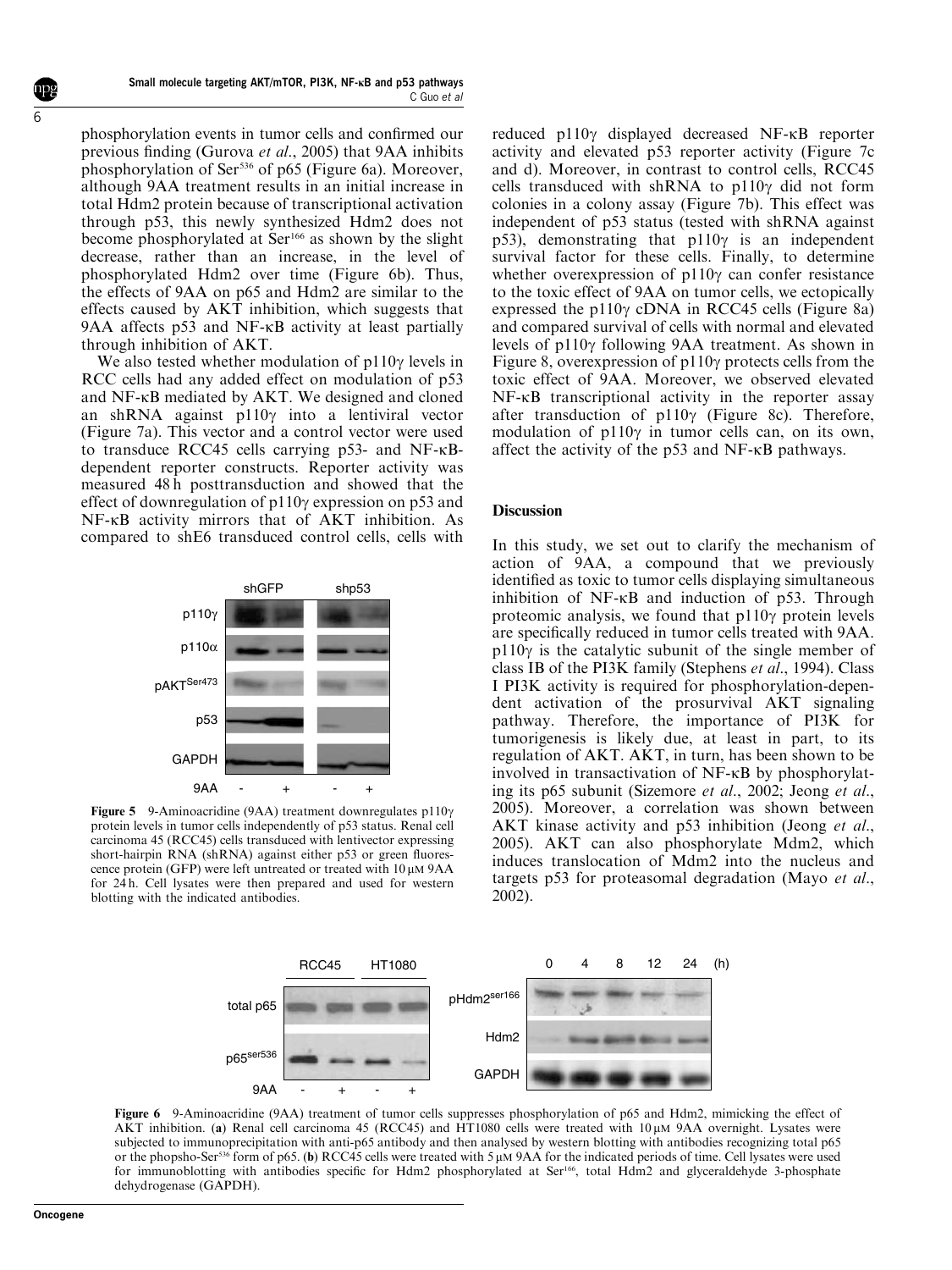Small molecule targeting AKT/mTOR, PI3K, NF-KB and p53 pathways C Guo et al

<span id="page-6-0"></span>

Figure 7 Modulation of p110y expression affects cell survival and changes nuclear factor- $\kappa$ B (NF- $\kappa$ B) and p53 transcriptional activity in tumor cells. (a) Reverse transcriptase (RT)–PCR analysis of p110 $\gamma$  expression in renal cell carcinoma 45 (RCC45) cells transduced with short-hairpin RNA (shRNA) vectors against p110 $\gamma$  or E6. (b) RCC45 cells were cotransduced with lentiviral vectors expressing the indicated shRNA constructs. Cells were stained with methylene blue 7 days after transduction. (c, d) NF-kB (c) and p53-dependent (d) reporter luciferase activity in RCC45 and HT1080 cells transduced with indicated lentiviral constructs (measured 48 h after transduction).



Figure 8 Effect of overexpression of p110 $\gamma$  on sensitivity of tumor cells to 9-aminoacridine (9AA) treatment and on nuclear factor- $\kappa$ B (NF-kB) transactivation. (a) p110 $\gamma$  protein expression was examined by western blot using p110 $\gamma$  specific antibody. (b) Renal cell carcinoma 45 (RCC45) cells were infected with p110 $\gamma$  containing virus or control virus. Then equal numbers of cells were plated into 24-well plate. The next day, cells were treated with  $9AA (\mu M)$  for 48 h, the cell survival was measured by methylene blue. (c)  $293T (293)$ cells expressing SV-40 T-antigen) cells were transiently transfected with  $p110\gamma$  cDNA or corresponding amount of control empty vector, NF-kB-responsive reporter kBluc together with pCMV-LacZ as control. 48 h posttransfection, NF-kB activity was measured by NF- $\kappa$ B luciferase. The transfection efficiency was normalized by LacZ reporter.

Under normal conditions  $p110\gamma$  expression is largely restricted to the hematopoietic system, although it can also be detected in endothelium, heart and brain [\(Camps](#page-9-0) et al[., 2005](#page-9-0)). Genetic inactivation of  $p110\gamma$  allows normal development to adulthood, but causes defects in the immune system (Rückle et al., 2006). p110 $\gamma$  is gaining attention as a promising drug target for the

treatment of inflammatory disease (Rückle et al., 2006). Here we showed that the  $p110\gamma$  protein is expressed in human cancer cell lines of various origins (RCC, HCT116, HT1080, etc.) and investigated the roles it might play in tumor cells.

Suppression of  $p110\gamma$  levels by either 9AA treatment or shRNA-mediated gene knockdown resulted in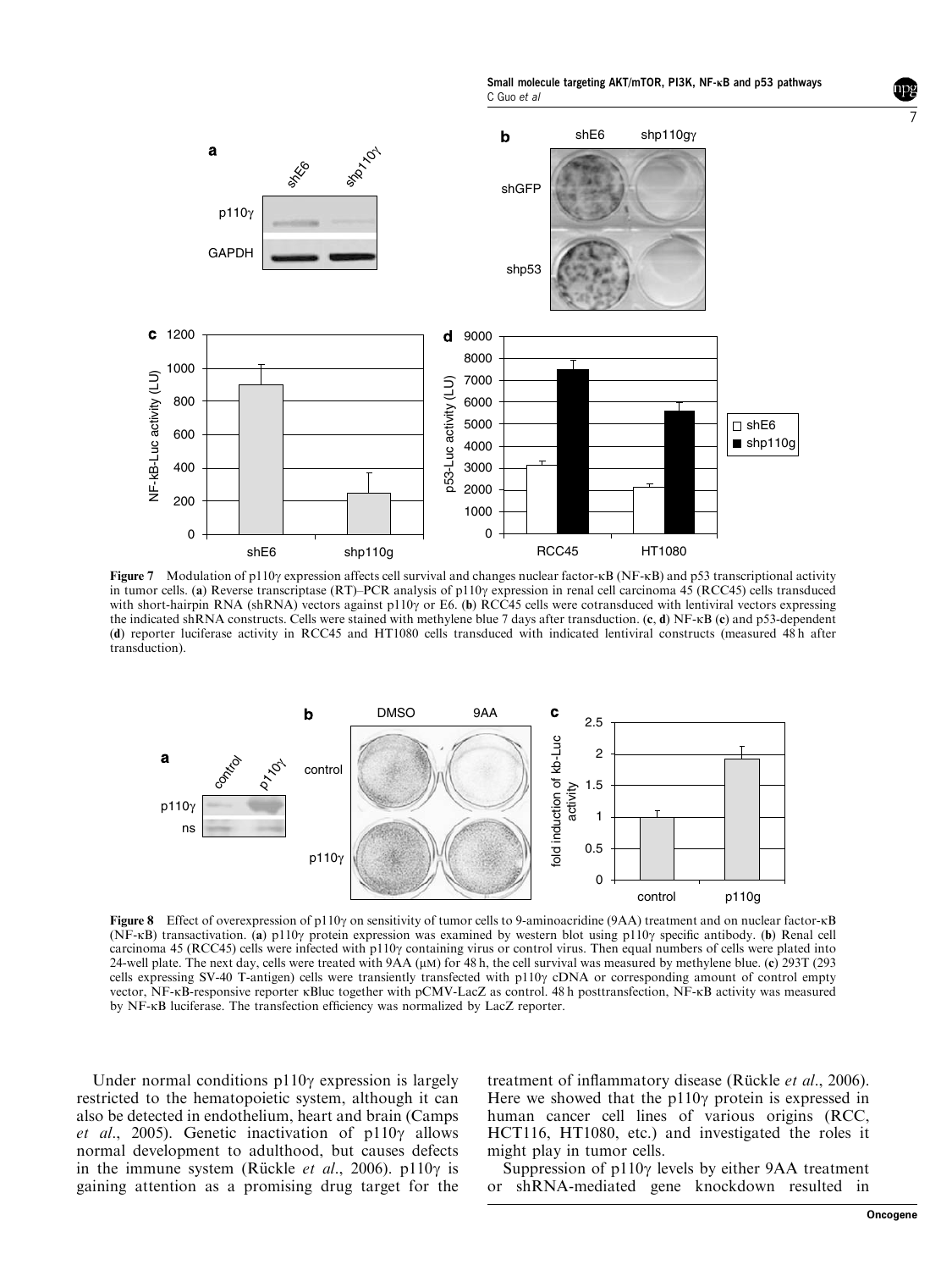activation of p53 and inhibition of NF-kB and induced tumor cell death [\(Figure 7](#page-6-0)). The effect of shRNAmediated p110g suppression on cell survival did not depend upon p53 [\(Figure 7b](#page-6-0)). This suggests that  $p110\gamma$ is an independent survival factor for tumor cells and that, in this situation, p53 activation is not thecauseof cell death. Our finding that death of tumor cells resulting from suppressed expression of  $p110y$  is p53 independent is consistent with the ability of 9AA to not only kill cancer cells with wild-type p53, but also those with no p53 expression, albeit to a lesser extent ([Gurova](#page-10-0) et al[., 2005](#page-10-0)).

Cancer-specific mutations have been identified only in  $p110\alpha$ , but ectopic expression of other PI3K family members, including p110 $\beta$ , p110 $\gamma$  and p110 $\delta$ , is sufficient to transform chicken embryo fibroblasts, suggesting that these proteins have inherent oncogenic potential (Kang et al[., 2006\)](#page-10-0). This is consistent with, and may even be explained by, our finding that overexpression of  $p110\gamma$  induces NF- $\kappa$ B-dependent transcription in cells with low basal levels of NF-kB activity (293 cells, [Figure 8c\)](#page-6-0).  $p110\gamma$ -mediated induction of NF-kB activity in precancerous cells likely creates a cellular environment conducive to cancer initiation. Overexpression of  $p110\gamma$  in RCC45 cells makes them resistant to cell death induced by 9AA treatment [\(Figure 8b\)](#page-6-0), suggesting that the reduction in  $p110\gamma$ protein levels in 9AA-treated tumor cells be involved in the toxicity of 9AA toward tumor cells. The mechanism by which  $p110\gamma$  affects NF- $\kappa$ B and  $p53$ probably involves AKT kinase activity, which is at least partially responsible for NF-kB activation through phosphorylation of p65 and p53 inhibition by phosphorylation of Hdm2. Modulation of both of these biochemical events was observed in tumor cells treated with  $9AA$  (Figure 6).

In our experiments aimed at defining events downstream of 9AA-mediated  $p110\gamma$  downregulation, we found that AKT activity is inhibited by 9AA treatment, but that this is not likely a direct effect of reduced PI3K activity. As only phosphorylation of AKT at Ser<sup>473</sup> (and not at Thr<sup>308</sup>) was blocked by 9AA treatment [\(Figure 2a](#page-3-0)), we hypothesized that 9AA might inhibit mTOR, a kinase previously shown to target this particular site in  $\angle$ AKT [\(Sarbassov](#page-10-0) *et al.*, 2005). This was found to be true ([Figure 2b\)](#page-3-0), thereby implicating mTOR along with AKT in themechanism of action of 9AA. Interestingly, mTOR is both the major component of the TORC2 that phosphorylates AKT on Ser<sup>473</sup> and a substrate itself for phosphorylation by AKT. This creates a positive feedback circuit between AKT and mTOR.

In addition to the mTORC2 mentioned above, mTOR is also a component of the mTORC1. mTORC1 exerts its effect on  $5^7$ -cap-dependent mRNA translation (the majority of cellular translation) through phosphorylation of 4EBP1. In its unphosphorylated state, 4EBP1 binds tightly to eIF4E and inhibits the activity of eIF4E in the initiation of protein synthesis. Phosphorylation of 4EBP1 by mTOR releases eIF4E and allows initiation of translation [\(Gingras](#page-9-0) et al., 2004). These considerations led us to hypothesize that the observed decrease in p110g protein levels upon 9AA treatment is because of inhibition of mTOR-mediated translation. Several aspects of our data support this: (i) the decreased phosphorylation of mTOR substrate correlates with the decrease in  $p110\gamma$  protein expression ([Figure 3\)](#page-4-0); (ii) the decrease of  $p110\gamma$  is at the protein level, not at the mRNA level; (iii) decreased phosphorylation of AKT is observed earlier than the decreased expression of  $p110y$ protein. These observations suggest that the decrease in  $p110\gamma$  that results upon 9AA treatment may be because of a primary effect of 9AA on the AKT/mTOR signaling pathway. Indeed, genetic and pharmacological inhibition of various members of the AKT/mTOR pathway resulted in reduced  $p110\gamma$  protein expression  $(Figure 3)$ .

One question raised by these data is why 9AAmediated suppression of mTOR leads to inhibition of p110 $\gamma$  protein expression specifically (and not of p110 $\alpha$ , for example). One possible explanation is that  $p110\alpha$ expression might rely on cap-independent translation initiation mechanism involving internal ribosome entry site (IRES) element ([Komar and Hatzoglou, 2005\)](#page-10-0). IRESs elements are generally insensitive to mTOR inhibition by rapamycin and their activity can be even enhanced under conditions of rapamycin treatment (see for example, Shi et al[., 2005](#page-10-0)).

Although we feel that suppression of mTOR-dependent translation of  $p110\gamma$  is the most likely explanation for 9AA-mediated reduction in  $p110\gamma$  protein levels, our data does not rule out the possibility that altered protein degradation is responsible for this effect.

In summary, we propose the following working model of 9AA action in tumor cells ([Figure 9](#page-8-0)). Inhibition of mTOR activity by 9AA appears to involve a different mechanism than the known mTOR inhibitor rapamycin because rapamycin inhibits mTOR through binding to FKBP12 protein, which is a component of mTORC1, but not mTORC2.

We originally defined 9AA as a compound capable of simultaneous inhibition of NF- $\kappa$ B and activation of p53 [\(Gurova](#page-10-0) et al., 2005). In this study, we demonstrated that 9AA also inhibits the  $PI3K/AKT/mTOR$  signaling pathway, a property that is expected to contribute to the anticancer effect of the compound. Inhibition of AKT activity by 9AA was recently confirmed in a report from our collaborators on a model of human T-cell leukemia virus-transformed cells (Jung *et al.*, 2008). The unique ability of 9AA to modulate multiple pathways that are deregulated in tumor cells in the desired direction further strengthens the prospect of using molecules similar to 9AA as anticancer agents. Quinacrine, a 9AA derivative that has been widely used in humans as an antimalaria drug, has effects on the PI3K/AKT/mTOR,  $NF-\kappa B$  and p53 signaling pathways that are similar to what is observed with 9AA. The anticancer efficacy of quinacrine is currently being assessed in a stage II clinical trial in hormone refractory prostate cancer patients. The results of this trial will provide an indication of the feasibility of using 9AA derivatives as cancer therapeutics.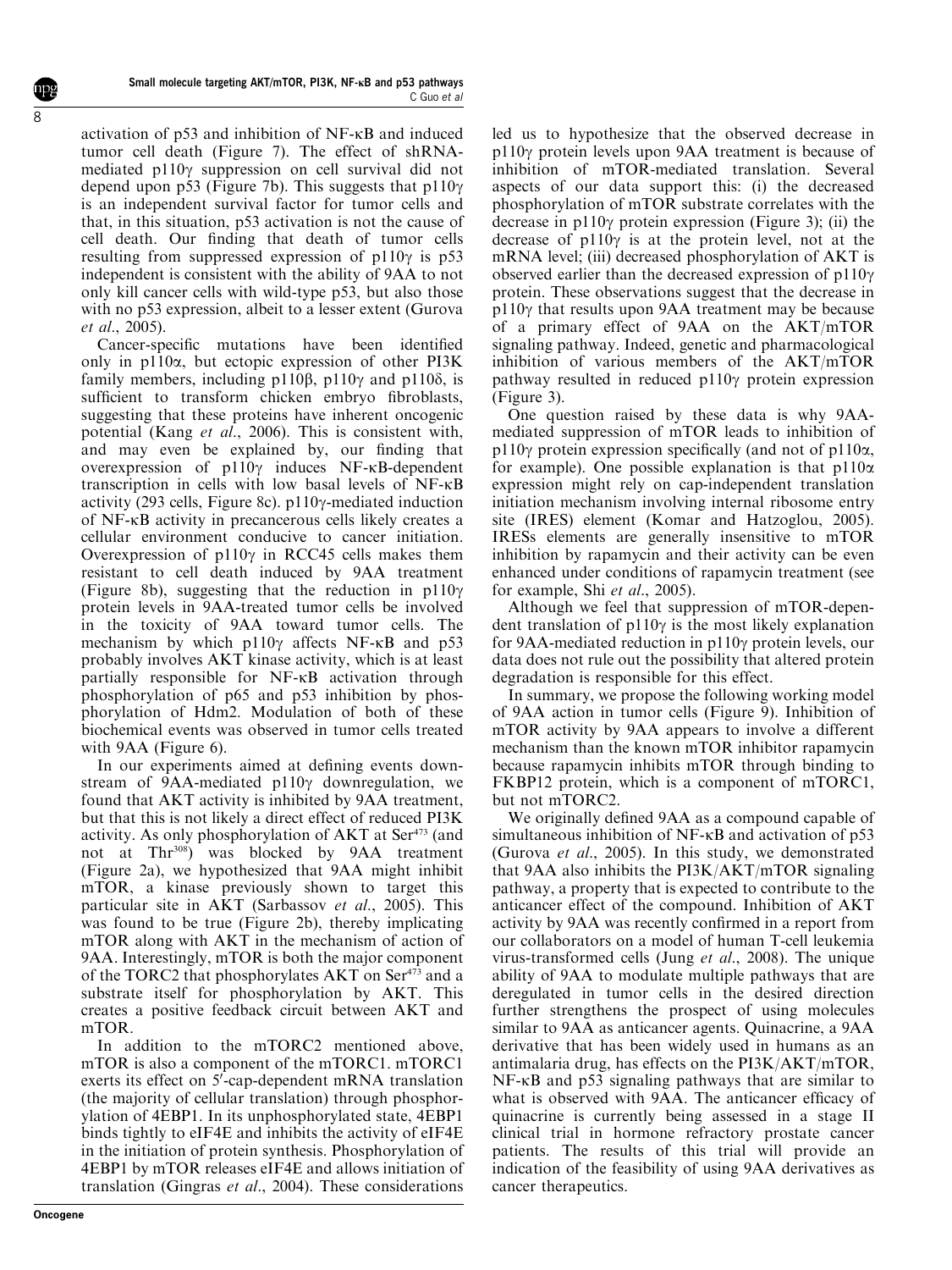Small molecule targeting AKT/mTOR, PI3K, NF-KB and p53 pathways C Guo et al

<span id="page-8-0"></span>

Figure 9 Working model of the interplay between the phosphoinositide 3-kinase (PI3K)/AKT/mammalian target of rapamycin (mTOR), p53 and nuclear factor-kB (NF-kB) B pathways in tumor cells (left) and the effect of 9-aminoacridine (9AA) treatment (right). In cancer cells, there is constitutively active AKT/mTOR signaling pathway. We propose that most probably 9AA affect amplifying signal between AKT and mTORC2. This results in the decrease of Ser<sup>473</sup> of AKT and inhibition of AKT activity. This is the first event observed after 9AA treatment. Decreased activity of AKT leads to additional inhibition of mTOR (TORC2 as well as TORC1) and inhibition of translation. The consequence of this event is dropping down in  $p110y$  level as well as translations of some other proteins. Lowered p110g expression in turn additionally inhibits AKT activity, thereby impacting the p53 and NF-kB pathways as well.

#### Materials and methods

#### Cell lines and cultures

Renal cell carcinoma (RCC) cell lines (RCC45, RCC54) were provided by Dr James Finke (Cleveland Clinic, Cleveland, OH, USA). The HT1080 (lung fibrosarcoma), 293 cells expressing SV-40 T-antigen (293T) and HCT116 (colorectal carcinoma) cell lines were purchased from American Type Culture Collection (ATCC). Cell lines carrying p53- or NF-kBresponsive luciferase reporter constructs were described before ([Gurova](#page-10-0) et al., 2005). The RCC45 shGFP and RCC45 shp53 cell lines were generated by infecting RCC45 cells with the corresponding short-hairpin RNA (shRNA)-encoding lentivectors as described ([Gurova](#page-10-0) et al., 2005).

#### Reagents and antibodies

The PI3K inhibitor LY294002 and the mTOR inhibitor rapamycin were purchased from Alexis Biochemicals (AX-XORA, LLC, San Diego, CA, USA). Recombinant rat eIF4Ebinding protein 1 (4EBP1) was purchased from Calbiochem (EMD Chemicals, Inc., Gibbstown, NJ, USA). The anti-p53 (monoclonal mouse DO1), anti-p21 (monoclonal mouse  $F-5$ ), anti-Hdm2 (monoclonal mouse SMP14), anti-p65, anti-fluorescence recovery after photobleaching (FRAP; mTOR), anti- $4EBP1$ , anti-P110 $\gamma$  and mouse antiglyceraldehyde 3-phosphate dehydrogenase antibodies were purchased from Santa Cruz Biotechnology (Santa Cruz, CA, USA). The anti-p110 $\alpha$ , antiphosphataseand tensin homolog (PTEN), anti-AKT and phospho-specific antibodies recognizing  $AKT(Ser<sup>473)</sup>$ , AKT(Thr<sup>308</sup>), MDM2(Ser<sup>166</sup>), 4EBP1(Ser<sup>65</sup>), p70 ribosomal S6 kinase 1 (p70S6K1; Thr<sup>389</sup>) and p65(Ser<sup>536</sup>) were also purchased from Cell Signaling Technology, Inc. (Danvers, MA, USA).

#### Plasmids

pNF-kB-Luc plasmid was provided by N Neznanov (Cleveland Clinic Foundation). The plasmid encoding the full length

PTEN cDNA was from L Mayo (Case Western Reserve University, Cleveland, OH, USA). The plasmids encoding wild-type AKT and kinase dead AKT (E299K mutant) were gifts from Dr Cheng (Lee Moffit Cancer Center, Tampa, FL, USA). The human p110 $\gamma$  cDNA was purchased from ATCC and inserted into the pLA CMV lentiviral vector to generate pLA-CMV-p110g. To generate a shRNA construct directed against human p110 $\gamma$ , a pair of complementary 70-nucleotide (nt) oligonucleotides encoding a 21-nt p110 $\gamma$ -specific shRNA (5'-GATCCCGTGTTTGGAAGCACATTTAAGTTGATAT CCGCTTAAATGATGCTTCCAAACATTTTTTCCAAG-3' and 5'-GGCACAAACCTTCGTAGTAAATTCAACTATA GGCGAATTTACTAGAAGGTTTGTAAAAAAGGTTCT  $TAA-3'$ ) were designed. The core 21-nt sequence targeting human p110 $\gamma$  is underlined. The 70 nt oligonucleotides were annealed and cloned into the  $pLPL<sub>w</sub>$  vector and the resulting vector, designated pLPLw-shp110 $\gamma$ . shRNA against the human papillomavirus E6 oncoprotein, which is not expressed in RCC45 or HT1080 cells, was used as a negative control.

#### Immunoprecipitation

RCC45 or HT1080 cells in p100 plate were treated with or without  $9AA(10 \mu M)$  for overnight. Equivalent amounts of cell extracts were precleared with  $40 \mu l$  of protein A/G sepharose beads (Santa Cruz) for  $30-60$  min at  $4^{\circ}$ C, after brief centrifugation, the supernatant was collected and used for incubation with p65 or mTOR antibody. After complex formation at  $4^{\circ}$ C for overnight, immunocomplexes were precipitated with protein A/G agarose beads. Immunoprecipitates were then subjected to western blot using antip65(Ser536) antibody or mTOR in vitro kinase assay.

#### mTOR in vitro kinase assay

Immunoprecipitates was washed twice with lysis buffer and once with  $1 \times$  kinase buffer (50 mM Tris, 10 mM MgSO<sub>4</sub>, 0.02% bovine serum albumin). In vitro kinase assay solution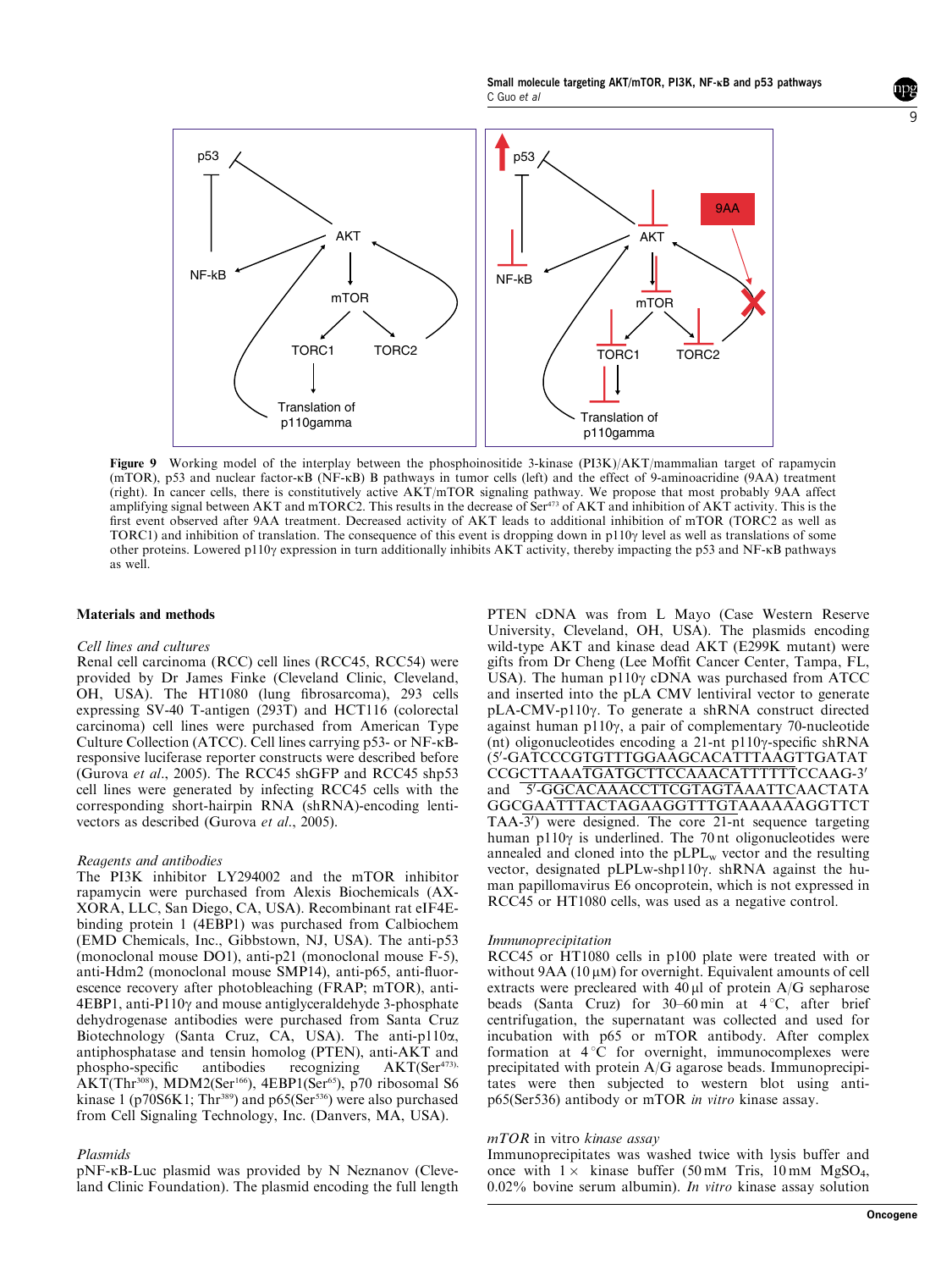<span id="page-9-0"></span> $20 \mu l$  (substrate rabbit 4EBP1 2  $\mu$ g, 1  $\times$  kinase assay buffer, adenosine-5'-triphosphate 5 mM) incubated with immunocomplexes at 30  $\degree$ C for 30 min. The kinase reaction was stopped by adding protein loading dye and heating at  $100^{\circ}$ C for 4 min. Proteins were separated by SDS–polyacrylamide gel electrophoresis (PAGE) and subjected to western blot.

# RT–PCR

Total RNA was isolated from cell lines using Trizol reagent (Invitrogen, Carlsbad, CA, USA) according to the manufacturer's instructions. First-strand cDNA was obtained using SuperScript II reverse transcriptase according to the manufacturer's protocol (Invitrogen). PCR was performed using the cDNA as template, Platinum PCR SuperMix (Invitrogen) and primers that were described before [\(Yamboliev](#page-10-0) et al., 2000).

# Lentivirus transduction

293T cells were plated subconfluently on a 10 cm tissue culture plate. The next day, cells were transfected with 3.3 ug lentiviral vector DNA,  $3.3 \mu$ g pVSV-G expression plasmid and  $3.3 \mu$ g packaging vector pCMVdeltaR8.2 using Lipofectamine Plus reagent (Invitrogen) according to the manufacturer's recommendations. The medium was changed 16 h after transfection and the virus-containing medium was collected 48 and 72 h posttransfection, filtered through  $0.45 \mu$ M filter (Fisher Scientific, Pittsburgh, PA, USA).

## Transient transfection and reporter assay

Transient transfection A total of  $2 \times 10^5$  cells per well were plated in six-well plates and, after overnight incubation, transfected using Lipofectamine Plus reagent with 0.5 µg  $pNF$ - $\kappa$ Bluc in combination with  $pLA-CMV$ -p110 $\gamma$  expression plasmids. Corresponding empty vectors were used as controls. Normalization of transfection efficiency was performed by cotransfection of 0.2 µg pCMV-LacZ plasmid. Measurements of luciferase activity and lacZ activity was described previously ([Gurova](#page-10-0) et al., 2005).

Stable transduction of reporters A total of  $2 \times 10^5$  cells per well with integrated reporter were plated in six-well plate. After lentiviral transduction, cell lysates were prepared 48 h later. Luciferase activity and protein concentration were measured in aliquots of cell lysates by using standard kits (Promega Corporation, Madison, WI, USA, Luciferase Assay Systems; Bio-Rad Protein Assay Kit, Bio-Rad, Hercules, CA, USA).

## Colony formation assay

A total of  $5 \times 10^3$  cells per well were plated in six-well plates. The next day, cells were transduced with lentiviral vectors. Medium was changed at 24 h and the cells were stained with methylene blue 6 days after infection.

## Microarray hybridization

RCC45 and RCC54 cells were treated with or without 9AA (2 or  $10 \mu M$ ) for 24 h. Total RNA was prepared using Trizol

#### References

- Bensaad K, , Vousden KH. (2005). Savior and slayer: the two faces of p53. Nat Med 11: 1278–1279.
- Budanov AV, Karin M. (2008). p53 target genes sestrin1 and sestrin2 connect genotoxic stress and mTOR signaling. Cell 134: 451–460.
- Camps M, Rückle T, Ji H, Ardissone V, Rintelen F, Shaw J et al. (2005). Blockade of PI3Kgamma suppresses joint inflammation and damage in mouse models of rheumatoid arthritis. Nat Med 11: 936–943.

reagent (Invitrogen) and 'cleaned-up' using the Rneasy Mini kit (Qiagen, Valencia, CA, USA). cDNA preparation, hybridization to human gene expression Homo sapiens 1-Plex Array, scanning, data extraction and analysis were carried out according to the manufacturer's instructions (NimbleGen, Madison, WI, USA).

### Proteomic analysis

RCC45 and RCC54 cells in p100 plate were treated with or without 9AA (10 $\mu$ M) for 24 h. After two-dimensional (2D) gel electrophoresis, Silver Stain kit (Bio-Rad) was used to detect protein spots according to the manufacturer's instructions. Silver-stained spots were destained as previously described (Okamoto et al., 2007), then subjected to reduction and alkylation, followed by in situ digestion with trypsin. The resulting peptide mixtures were recovered by sequential extraction as previously described ([Stone and Williams,](#page-10-0) [1993\)](#page-10-0). Peptides obtained from in-gel digests were analysed by nanospray liquid chromatography tandem mass spectrometry (MS/MS) as previously described (Furuta et al., 2004). The unprocessed data files containing MS/MS spectra were submitted to the Mascot search engine (MatrixScience Ltd., London, UK) for database searching using the Mascot daemon. The SwissProt-Trmbl database was searched using H. sapiens as a taxonomic restrictor. To optimize the accuracy of protein identification, we required a minimum of two unique peptides at different sites within the protein for a positive identification. Therefore, a protein sequence would be identified only after mass spectrometric analysis of two or more unique peptides, each of whose probability scores met or exceeded the threshold  $(P<0.05)$  for statistical significance.

## Metabolic labeling of cells and monitoring of general protein synthesis

To measure total protein synthesis, HT1080 cells were incubated in Met/Cys-free Dulbecco's modified Eagle's medium (MP Biomedicals Inc., Solon, OH, USA) with 5% dialysed fetal bovine serum for 0.5 h. Cells were metabolically labeled for 1.5 or 3h with  $2 \mu$ Ci of <sup>35</sup>[S]methionine and  $35$ [S]cysteine per milliliter of medium (Pro-mix L- $[35S]$  in vitro cell labeling mix, Amersham Biosciences, GE Healthcare Bio-Sciences Corp., Piscataway, NJ, USA). The cells were incubated with 1:1  $1 \times$  phosphate buffer saline and 1M NaOH for 10–15 min at  $37^{\circ}$ C to stop the labeling at different time points. Ice-cold trichloro-acetic acid (TCA) was then added to the aliquots of cell lysates to a final concentration of 10% and filtered through GF/C Whatman glass filters. The GF/C filters were washed three times with 5% TCA and once with 10 ml of ethanol (ice cold). Air-dried filter disks were placed in scintillation vials with scintillation fluid and counted using a liquid scintillation counter (Beckman, LS 6500). Total protein content of the cell lysates was measured using the bicinchoninic acid assay (Pierce, Rockford, IL, USA) to allow calculation of counts per minute per microgram of protein.

- Furuta M, Weil RJ, Vortmeyer AO, Huang S, Lei J, Huang TN et al. (2004). Protein patterns and proteins that identify subtypes of glioblastoma multiforme. Oncogene 23: 6806–6814.
- Feng Z, Zhang H, Levine AJ, Jin S. (2005). The coordinate regulation of the p53 and mTOR pathways in cells. Proc Natl Acad Sci USA 102: 8204–8209.
- Gingras AC, Raught B, Sonenberg N. (2004). mTOR signaling to translation. Curr Top Microbiol Immunol 279: 169–197.